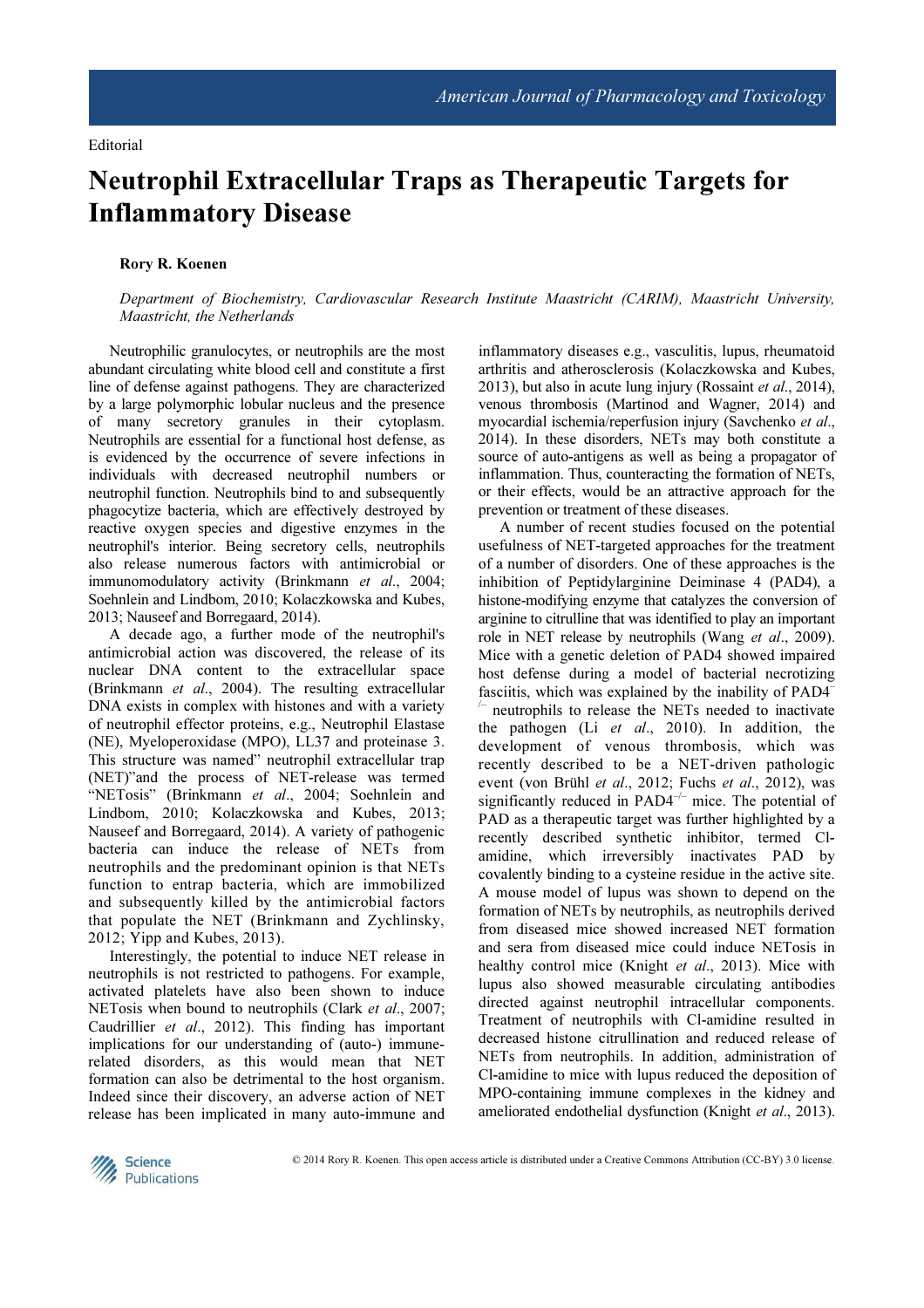Although these findings indicated that pharmacologic inhibition of PAD (and thus NET formation) might be an attractive target for the treatment of lupus, the study contained no data about the clinical severity of the lupus in mice without or with Cl-amidine treatment.

The potential benefit of a pharmacologic inhibition of PAD wasalso investigated in a mouse model of atherosclerosis (Knight et al., 2014). An increase of NET formation was observed in the sera of hyperlipidemic Apo $E^{-/-}$  mice during the administration of a high-fat diet and the sera of atherosclerotic mice were able to induce NETosis in isolated neutrophils. Advanced atherosclerotic lesions (after 11 weeks of diet) showed increased histologic staining of citrullinated histone 3, compared to those of 8 week oldApo $E^{-/-}$  mice. Repeated injection of Cl-amidine reduced atherosclerotic lesion formation in the aortic trees of Apo $E^{-/-}$  mice after 11 weeks of high-fat diet and decreased both neutrophil and macrophage content in the lesions. Interestingly, treatment with Cl-amidine appeared to be ineffective after depleting neutrophils in the Apo $E^{-/-}$  mice, indicating that the primary target of Clamidine was indeed the NET-forming neutrophil. However, it must be mentioned that neutrophil-depletion alone almost completely abrogated atherosclerotic lesion formation in those Apo $E^{-/-}$  mice (Knight *et al.*, 2014), which would leave little room for a further prevention of atherosclerosis by Cl-amidine.

A different approach for preventing NET formation was investigated by (Rossaint *et al.*, 2014) and colleagues in a mouse model of Ventilator-Induced Acute Lung Injury (VILI). Given that activated platelets can induce NET-formation, the authors investigated the effect of platelet-depletion on the extent of VILI in mice. Depletion of platelets resulted in improved clinical parameters and less circulating platelet-neutrophil complexes after VILI in mice. Moreover, a decreased content of NETs was observed in lung sections of platelet-depleted mice after VILI, compared with non-depleted mice. Concomitant integrin-mediated contact with the extracellular matrix of adhesion molecules along with physical binding to activated platelets was found to be necessary to induce NET release by neutrophils. In addition, the chemokines CCL5 and CXCL4 were identified as platelet-derived soluble factors required to stimulate the release of NETs (Rossaint et al., 2014). However, neither CCL5 nor CXCL4 alone was able to induce NET-formation, only the combination of CCL5 and CXCL4 triggered NETosis. Previous studies have demonstrated that these chemokines exist as a particularly potent heteromeric complex (von Hundelshausen et al., 2005) and a peptide, termed MKEY. that disrupts the CCL5-CXCL4 complex was shown to reduce atherosclerosis in Apo $E^{-/-}$  mice (Koenen et al., 2009). Interestingly, MKEY was also able to prevent NET-release by platelets. Administration of MKEY in

mice during the course of VILI reduced the number of circulating platelet-neutrophil complexes, decreased alveolar neutrophil accumulation and prevented NETformation, at least when applied early after the onset of VILI (Rossaint et al., 2014). The above findings are in agreement with those from previous studies, where platelet depletion or pharmacologic platelet inhibition protected mice from experimental lung injury (Caudrillier et al., 2012; Looney et al., 2009). Thus, alsofunctional inhibition of platelet-secreted chemokines might prevent NET formation and might be a beneficial therapeutic approach for the treatment of auto-immune or inflammatory diseases.

Taken together, NETs appear to be an attractive therapeutic target, as they are implicated in the pathophysiology of a variety of inflammatory disorders. However, most of the observations were done using experimental models in mice, whose neutrophil counts and physiology differ from those in humans (Kolaczkowska and Kubes, 2013; Nauseef and Borregaard, 2014). In addition, a recent study presented a patient with an almost complete deficiency in several neutrophil granule proteins (e.g., NE, LL37 and protease 3) and with impaired NET-formation, yet who suffered only from mild clinical immunodeficiency (Sørensen et al., 2014). Thus, clinical studies in humans are required to establish the potential benefits of preventing NET-release in neutrophils.

## Conflict of Interest Statement

The author is a shareholder of Carolus Therapeutics Inc., San Diego, CA.

#### Sources of Funding

This work was supported by Deutsche Forschungsgemeinschaft (DFG Ko2948/1-2, SFB 1123 and FOR809) and the Netherlands Foundation for Scientific Research (ZonMW VIDI 016.126.358) awarded to R.R.K.

#### References

- Brinkmann, V., U. Reichard, C. Goosmann, et al., 2004. Neutrophil extracellular traps kill bacteria. Science, 303: 1532-1535. DOI: 10.1126/science.1092385
- Brinkmann, V. and A. Zychlinsky, 2012. Neutrophil extracellular traps: Is immunity the second function of chromatin?. J. Cell Biol., 198: 773-783. DOI: 10.1083/jcb.201203170
- Caudrillier, A., K. Kessenbrock and B.M. Gilliss, J.X. Nguyen and M.B. Marques et al., 2012. Platelets induce neutrophil extracellular traps in transfusionrelated acute lung injury. J. Clin. Invest, 122: 2661- 2671. DOI: 10.1172/Jci61303